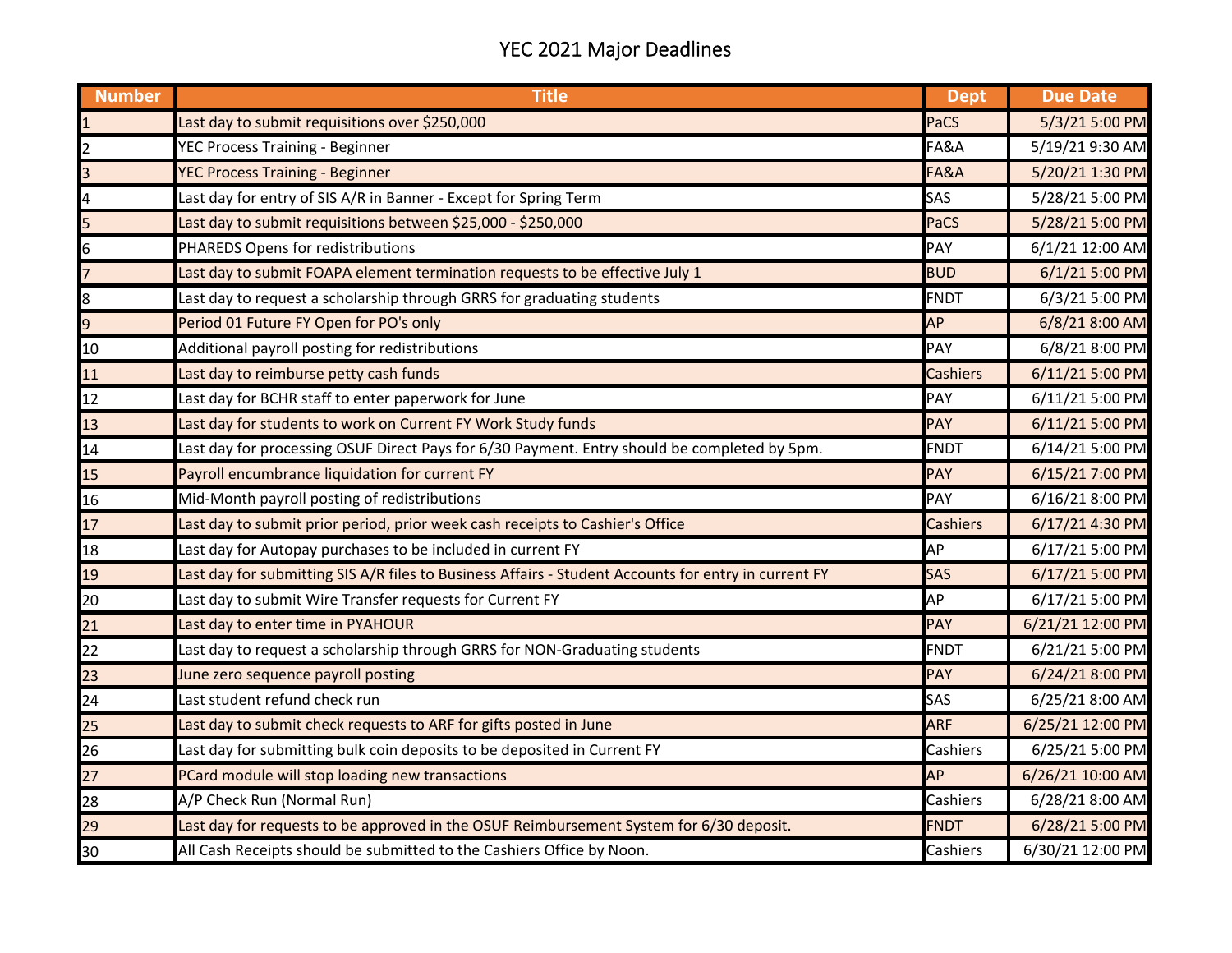## YEC 2021 Major Deadlines

| <b>Number</b> | <b>Title</b>                                                                                        | <b>Dept</b>     | <b>Due Date</b>  |
|---------------|-----------------------------------------------------------------------------------------------------|-----------------|------------------|
| 31            | Banner SIS will not be available to update activity after 12:00 pm, noon.                           | <b>SAS</b>      | 6/30/21 12:00 PM |
| 32            | All Point of Sale (POS) merchants must be settled by noon.                                          | Cashiers        | 6/30/21 12:00 PM |
| 33            | Last Day to enter Labor Distribution Changes in PHAREDS for current FY. PHAREDS will close at noon. | <b>PAY</b>      | 6/30/21 12:00 PM |
| 34            | Invoice Approvals must stop in order to complete final 6/30 AP Check Run                            | <b>AP</b>       | 6/30/21 2:00 PM  |
| 35            | Last June AP Check Run                                                                              | <b>Cashiers</b> | 6/30/21 3:00 PM  |
| 36            | Physical count of petty cash or vault funds should be completed                                     | Cashiers        | 6/30/21 5:00 PM  |
| 37            | Final payroll posting of adjustments and manual checks                                              | <b>PAY</b>      | 6/30/21 8:00 PM  |
| 38            | Period 01 of the New FY is Open for Cash, JVs, and Invoices                                         | AP              | 7/1/21 8:00 AM   |
| 39            | Banner SIS update will be restored upon completion of SIS AR Recon                                  | <b>SAS</b>      | 7/1/21 10:00 AM  |
| 40            | Last day to submit budget change requests for changes CROSSING college/unit boundaries.             | <b>BUD</b>      | 7/2/21 5:00 PM   |
| 41            | 4th of July Holiday                                                                                 | FA&A            | 7/5/21 8:00 AM   |
| 42            | Last day to provide OSRAA with expense information on Kxxxxx Grants                                 | <b>OSRAA</b>    | 7/8/21 12:00 PM  |
| 43            | Budget clean-up JVs on 1xGF, 1xGP, and 1xAS rules codes must be completed and approved by Noon      | <b>BUD</b>      | 7/8/21 12:00 PM  |
| 44            | Last day to post FUPLOAD JV transactions with June Transaction dates                                | FA&A            | 7/8/21 12:00 PM  |
| 45            | Last day to enter Invoices with June Transaction dates                                              | <b>AP</b>       | 7/8/21 12:00 PM  |
| 46            | Last day to distribute Purchasing Card transactions for FY21                                        | AP              | 7/8/21 1:00 PM   |
| 47            | Banner FIS will be unavailable starting at 3pm. Includes all Finance forms, jobs, and reports       | <b>BOIT</b>     | 7/8/21 3:00 PM   |
| 48            | Invoices and JVs for June transactions must be approved; Incomplete JVs will be deleted             | FA&A            | 7/8/21 3:00 PM   |
| 49            | AP Check Run (Special Run)                                                                          | <b>Cashiers</b> | 7/8/21 3:35 PM   |
| 50            | Last day for verifying all completed FY21 purchase orders are closed                                | AP              | 7/8/21 5:00 PM   |
| 51            | PERIOD 12 CLOSE                                                                                     | FA&A            | 7/8/21 5:05 PM   |
| 52            | <b>General Ledger Roll</b>                                                                          | FA&A            | 7/8/21 5:15 PM   |
| 53            | <b>Encumbrance Roll</b>                                                                             | AP              | 7/8/21 5:15 PM   |
| 54            | New FY GL balances have been rolled and are open concurrently with Old FY GL until period 14 close. | FA&A            | 7/9/21 8:00 AM   |
| 55            | Last day for processing OSUF Direct Payment Requests for FY21                                       | FNDT            | 7/9/21 12:00 PM  |
| 56            | Last day to enter any Fixed Asset JV's on 4xxxx account codes.                                      | FA&A            | 7/9/21 5:00 PM   |
| 57            | Foundation Financial Edge (FE) system closes for YEC processing.                                    | <b>FNDT</b>     | 7/12/21 3:00 PM  |
| 58            | Last day to resolve negative fund balances to comply with USSE reqirements.                         | FA&A            | 7/15/21 5:00 PM  |
| 59            | Period 14 entry will no longer be available except to FA&A, PCMM, Budgets and OSRAA                 | FA&A            | 7/15/21 5:00 PM  |
| 60            | Balance Sheet account reconciliations due for all Axxxx and Bxxxx accounts with an ending balance   | FA&A            | 7/15/21 5:00 PM  |